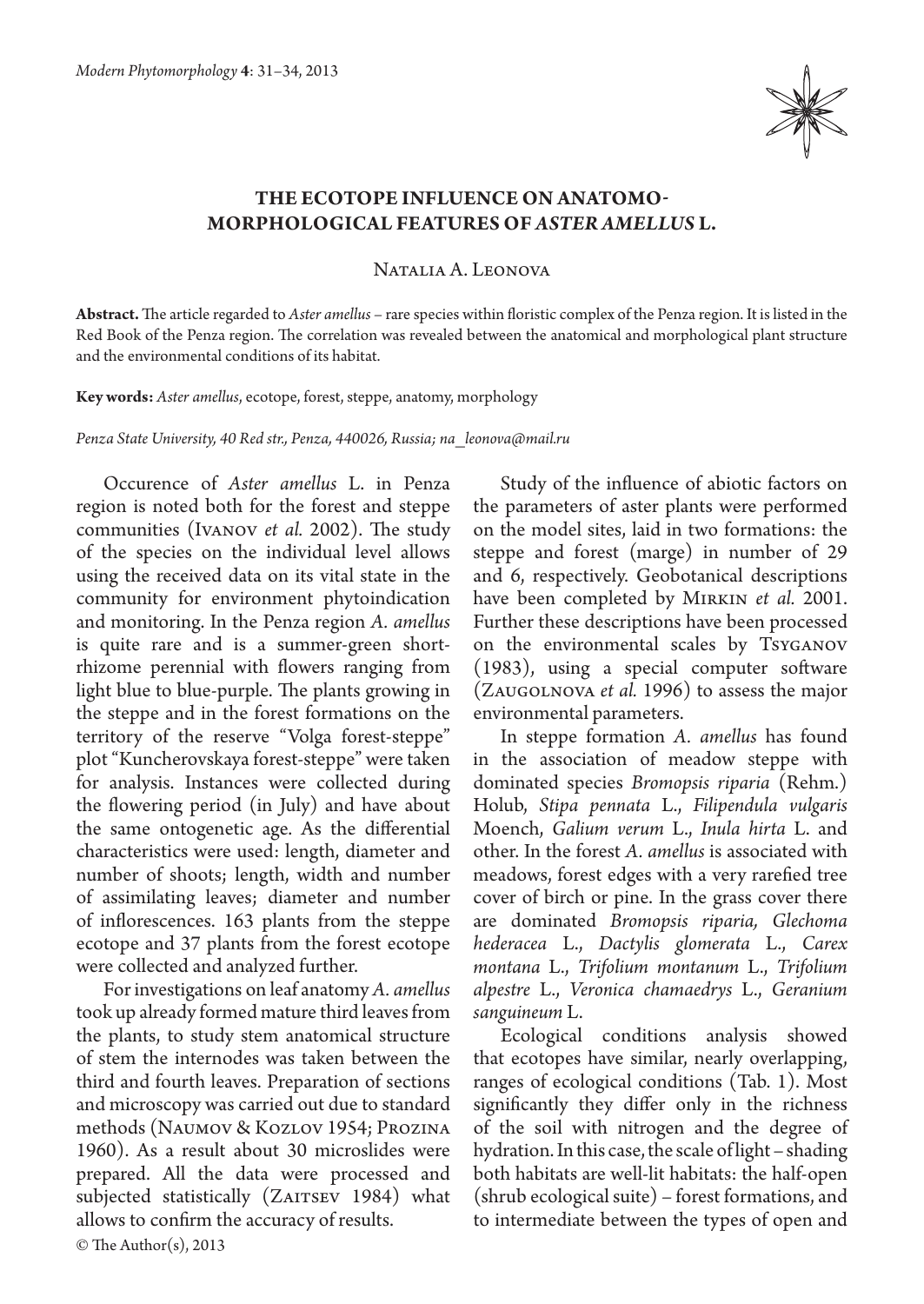| Locations | Values | Ecological factors |      |                |      |      |      |
|-----------|--------|--------------------|------|----------------|------|------|------|
|           |        | Hd                 | Tr   | Nt             | Rc   | Lc   | fH   |
| Forest    | Min    | 10                 | 7    | 5              | 7    | 3    | 6    |
|           | Max    | 12,5               | 8    | 5.5            | 9    | 3.5  | 7    |
|           | Mean   | 11                 | 7.5  | 5.17           | 7.83 | 3.17 | 6.67 |
| Steppe    | Min    | 8                  | 6    | 2.5            | 7    | 2    | 5    |
|           | Max    | 10                 | 10.5 | $\overline{4}$ | 10   | 3.5  | 7    |
|           | Mean   | 9,91               | 7.22 | 3.14           | 8.03 | 2.16 | 6.52 |

**Table 1.** Environmental assessment of investigated locations.

semi-open spaces – steppe formation (sublight, glade suite).

Analysis of the vegetative organs structure of *A. amellus* in different formations revealed several differences. Stems of *A. amellus* growing in the forest formation were green, upright, rounded in outline, downy with short straight hairs, woody at base; while the stems from the steppe formations – well branched with less leaves in the bottom, often the lower leaves turn yellow and die off quickly. The lower part of the stem is reddish in color.

Shoots of forest plant were almost 2 times higher than the steppe ones (49.96±2.94 and  $28.3\pm0.92$  cm respectively), and had smaller diameter at the level of hypocotyl (0.20±0.02 and 0.14±0.01 cm respectively); they also develop fewer assimilating leaves (on average 13 and 16 respectively). Thus, length of internodes in plants of steppe formations was much smaller than in forest examples.

Leaves sessile, leaf arrangement is alternate. Lеаvs of the plants of steppe ecotope form an acute angle with the stem. In contrast, the leaves of the plants from the forest ecotope show opposite regularity. In plants of different formations leaves vary in size and shape: in forest areas leaves are large (the average length of the leaves along the shoot ranges from 8.06 to 2.41 cm, width  $-1.38$  to 0.53 cm), roundlanceolate, sharply tapered base, with pointed tip, entire. While the plants from the steppe have leaves with length from 4.83 to 2.17 cm and width – from 0.9 to 0.43 cm, linear-lanceolate, with narrowed base, with toothed-pointed tip, with rare teeth on the edges.

In the axils of the upper assimilating leaves

usually lay buds enrichment (1 in plants forest formation and 1-7 – in steppe formation), and are developing well branched enrichment shoot, which ends baskets: the more numerous and larger in forest plants (8-9, with average diameter 4 cm) than in the steppe plants (5-6, and 2,5 cm respectively).

Analysis of the anatomical structure of vegetative organs of A. amellus showed that stem of the plants rounded in cross section, with several protrusion areas over differentiated vascular bundles, has a small number of live protective hairs formed by 4-6 cells.

The stem is covered with single-layered epidermis, the cells of which are small (in plants from steppe formations they are smaller than those of forest plants), of isodiametric type with unevenly thickened walls. Thickening exposed external tangential and radial cellular walls, internal tangentially walls less thickened compared with external tangential walls. Epidermal cells produce the cuticle outside. Protoplasts of live epidermal cells contain a small amount of chloroplasts. The epidermis has anomocytic stomata, closing cells are slightly above the cells of the epidermis. The number of stomata in plants from steppe ecotope is larger.

Under the epidermis in plants from forest formation is the primary cortex of 2-4 layers, parenchymal cells are relatively small, and contain chloroplasts. Primary cortex interrupted by angled collenchyma located above the vascular bundles as separate fragmented groups. Cortical parenchyma is gradually moving into the parenchyma stele. Endodermis is not expressed.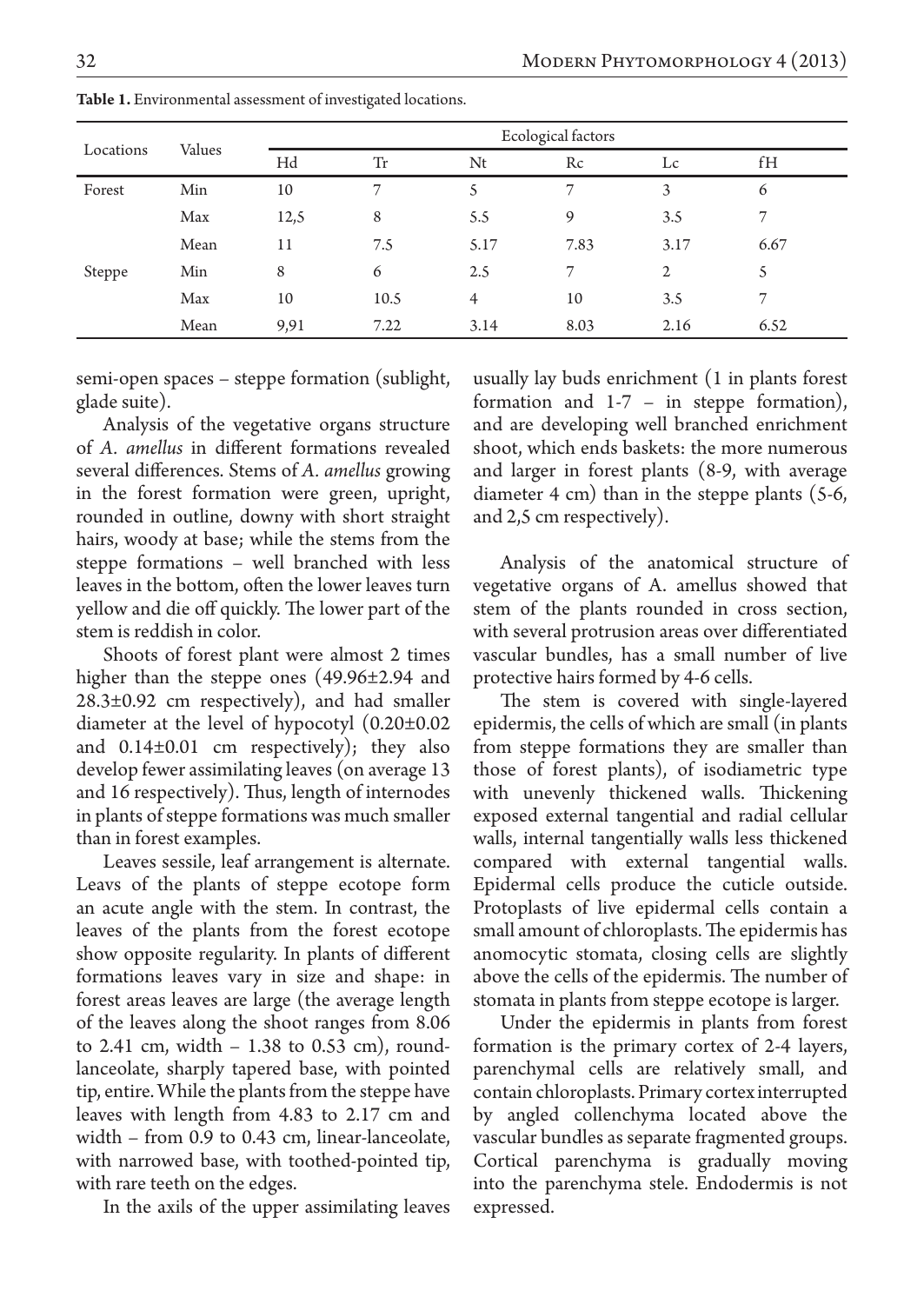Under the epidermis of the plants from steppe formations primary cortex consists of 2-3 layers of parenchyma cells (some of them have small sizes) and the bottom layer of the primary cortex. Toward the stem center large thin-walled cells are located, they can be ruptured and form lenticular air cavities, which have been not observed in shoots of forest ecotope. Primary cortex has angled collenchyma. There were observed greatest number of vascular bundles.

Pericycle, separating the stele from the cortex, is presented with parenchymal cells of larger size than the parenchymal cells of the cortex and sclerenchyma. Stele is built by open collateral bundles (strongly elongated in plants steppe formations), the size and number of which exceeds those in plants from forest ecotope (of 11-15 and 10-13 bundles respectively).

Vascular bundles contain mostly secondary xylem with libriform fibers; its volume is more significant in plants of forest ecotope. Vessels are scattered throughout the secondary xylem evenly, a large number of vessels forms during the spring growth. Xylem parenchyma is weak, and mostly confined to the interfascicular part of the xylem. Due to the vigorous activity of the cambium xylem merges into a single concentric ring. Primary xylem is adjacent to the core.

Phloem in vascular bundle is less developed in comparison to the xylem. Its volume in stems of forest plants is about 1/8-1/10 of xylem volume, while in the steppe plants  $-1/12-1/14$ . In the phloem are located thin-walled small elements: sieve tubes and phloem parenchyma. Phloem is located only in the area of vascular bundle; between the bundles at the level of phloem parenchyma is located.

The central position in the stem has the core, its parenchymal cells increase in the size centripetally. Core parenchyma has welldeveloped intercellular spaces and occupies about 36% of the total area of the stem transverse in the plants of forest formation, and about 23% – in the plants of the steppe formation.

Leaves of *A. amellus* growing in forest ecotope are evidently dorsiventral. They are covered with a single layer of the epidermis. Upper epidermal cells are larger than the

lower. Both sides have hairs. Upper epidermis has stomata of anomocytic type. Mesophyll differentiated into columnar and spongy tissue. Columnar mesophyll cells are adjacent to the upper epidermis in a single layer, tightly folded; its length is greater than the diameter. The lower epidermis of the leaf is adjacent to spongy mesophyll containing a significant amount of intercellular spaces (3-4 layers). Vascular tissue is represented with bundles of midrib and ribs of lateral position. Bundles are of collateral type and sharply protrude from the bottom of the leaf. Vessels in xylem are well-developed, while the mechanical elements are worse presented here. In the phloem are well represented bast fibers, in contrast to the vascular bundle of the stem. In the midrib mesophyll interrupted above and below the parenchyma and collenchyma. Lateral ribs are less developed and do not reach the cells of epidermises.

Leaves are equifacial – columnar mesophyll occurs both at the lower and the upper sides of the blades. The cells of both layers densely adjoin to each other indicating that there is sufficient light on both sides of the blade. However, at the top of the leaves from steppe plants columnar mesophyll forms two layers of cells, and the bottom – only one. In the center, between two rows of columnar mesophyll is located spongy mesophyll with large intercellular spaces.

Thus, different types of growth ecological conditions have caused essential changes in anatomical and morphological parameters of *A. amellus.* Plants in steppe formations have more expressed xeromorphic structure, the smaller shoots and internodes, as well as equifacial narrow leaves with increased number of stomata and thick cuticle.

## **References**

- **Mirkin B.M., Naumova L.G., Solomeshch A.I. 2001.** The modern science of vegetation. Logos, Moscow.
- **Naumov N.A., Kozlov V.E. 1954.** Fundamentals botanical mikrotehnika. Moscow.
- **Prozina M.N. 1960.** Botanical mikrotehnika. Vischaja shkola, Moscow.
- **Ivanov A.I., Novikova L.A., Chistiakova A.A. et al. 2002.** Red Book of the Penza region. Vol. 1 Plants and fungi. Penza truth, Penza.